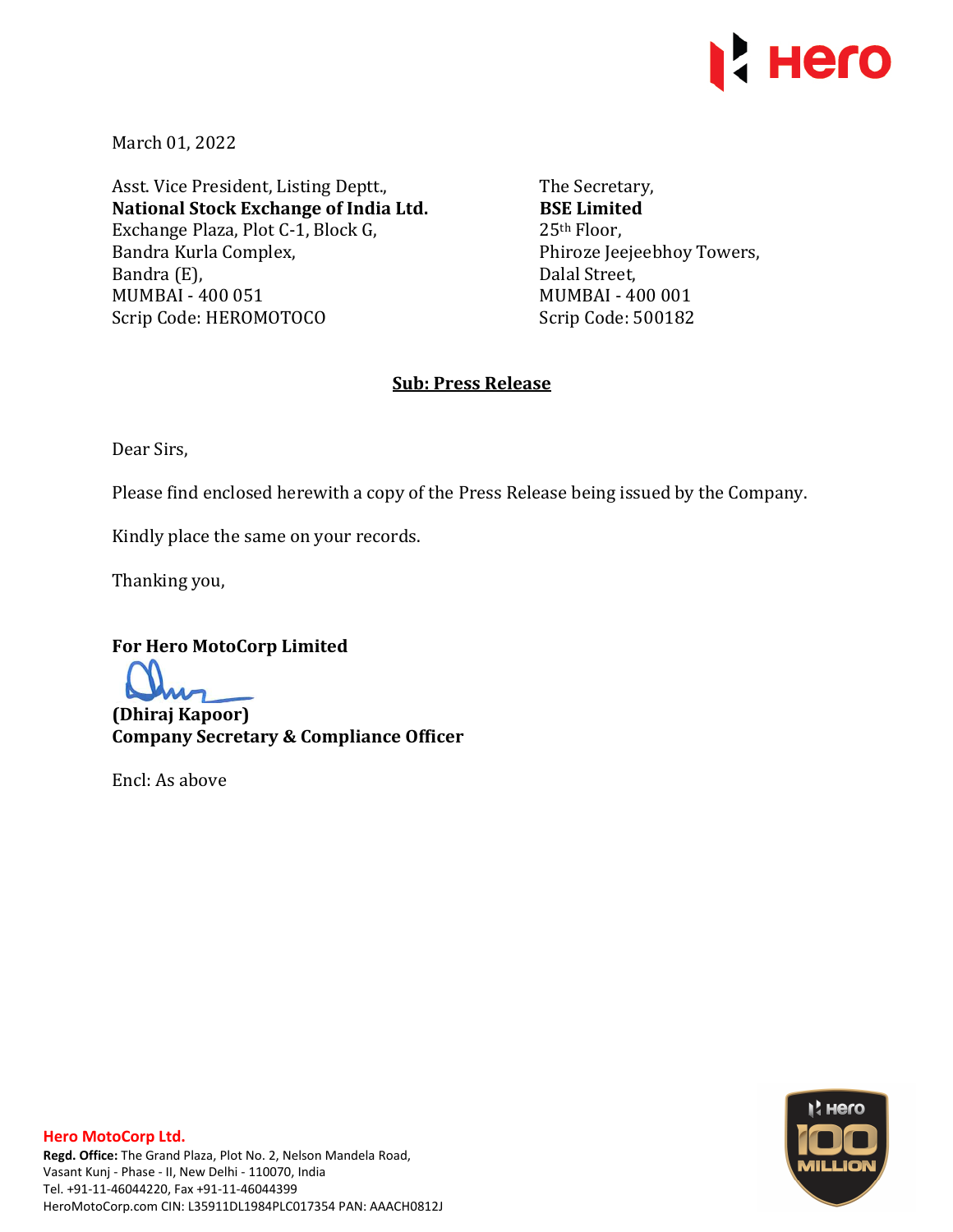

## **New Delhi, March 1, 2022**

## **HERO MOTOCORP SELLS 3.58 LAKH UNITS OF MOTORCYCLES AND SCOOTERS IN FEBRUARY'22**

**Hero MotoCorp,** the world's largest manufacturer of motorcycles and scooters, sold 358, 254 units in February 2022.

With a sharp decline in the number of Covid-19 cases and the economy gradually opening up with several other positive indicators, such as easing of the lockdown restrictions, as well as the measures announced in the FY'23 Union Budget, a swift revival in sales is expected in the coming months.

In the month of February 2022, Hero MotoCorp became the first automotive OEM to tie up with a leading Public Sector Undertaking (PSU) to set up charging infrastructure across the length and breadth of the country. The company has collaborated with Bharat Petroleum Corporation Limited (BPCL), to establish charging infrastructure for two-wheeled electric vehicles (EVs) across the country in its endeavor to electrify India.

As part of its ongoing Corporate Social Responsibility (CSR) initiatives towards the COVID-19 relief efforts**,** Hero MotoCorp announced a welfare package for nearly 200 Covid-19 affected families in the states of Andhra Pradesh and Gujarat. Under its CSR platform "Hero We Care", the company aims to support children who lost their parents or guardians and women who lost their spouses to Covid-19. In addition to providing them essential services such as food security and nutrition along with education for their children, this initiative aims at empowering the women to earn their own livelihood by providing suitable vocational training.

With this, Hero MotoCorp is now supporting nearly 500 Covid-affected families across Uttarakhand, Rajasthan, Haryana, Andhra Pradesh and Gujarat.

With an eye on making the best of emerging opportunities in the post-Covid world, Hero MotoCorp integrated Marketing, Sales, After-Sales and Parts Business functions. Ranjivjit Singh, who was previously in charge of Marketing, has been elevated to this newly created position of Chief Growth Officer.

In the arena of motorsports, Hero MotoSports Team Rally, added Ross Branch, a leading international rider, in the team to further strengthen its rider line up.